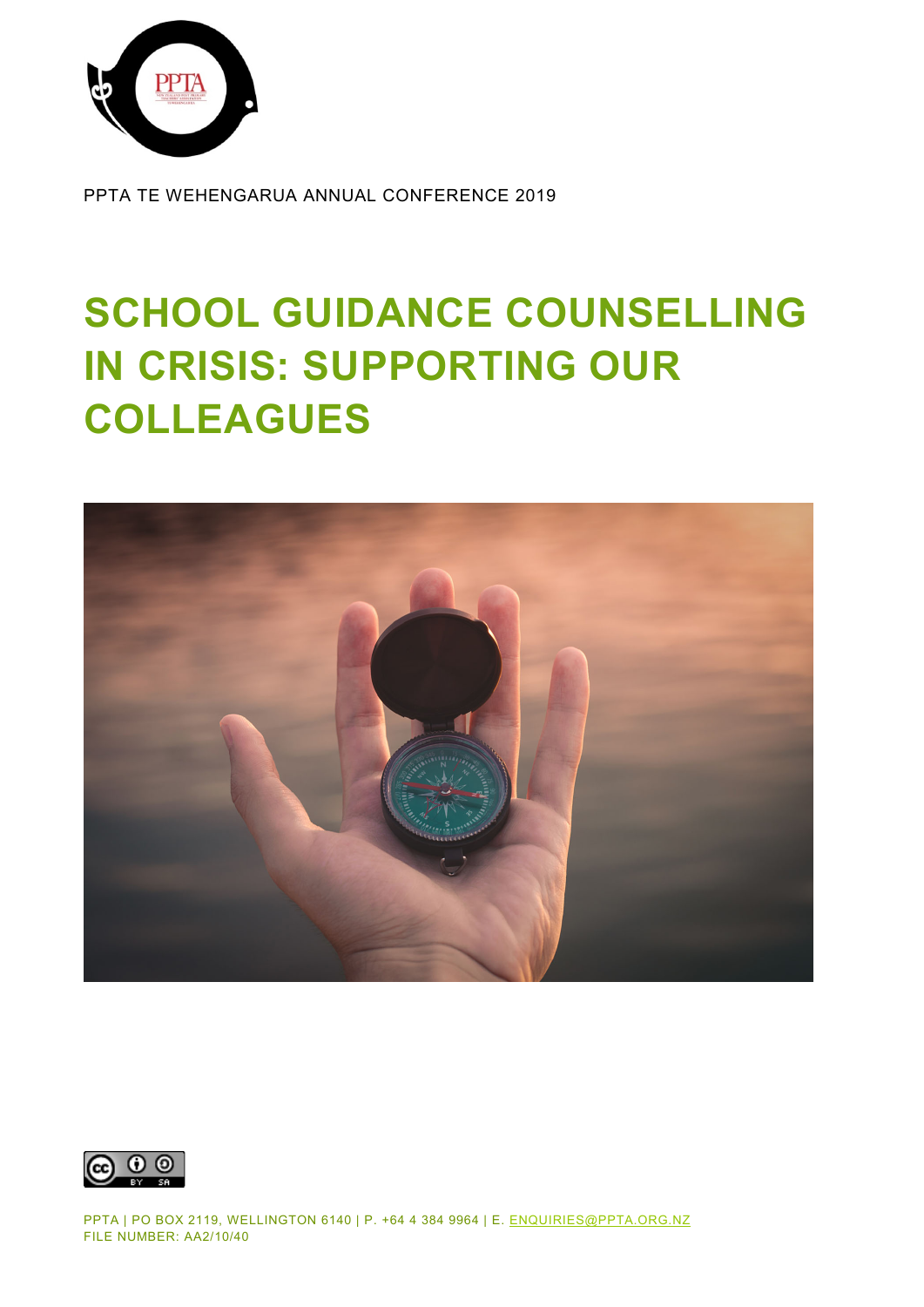E tipu ai te pakiaka tangata, me whakatō he purapura wairua. Whakahaukūtia te whenua ki te waiora pūmau kia puta ai ko te Hauora.

For the roots of humanity to grow well, spiritual seeds must first be sown. Irrigate with the enduring waters of life, and Hauora will result. The most precious gift we are given is life itself. Our duty is to nurture and care for this precious inheritance. Our children are the leaders of the future. By caring for them and fostering their learning, we assure future life for all. (Te Pakiaka Tangata, 2017)

This paper has been developed by the PPTA Guidance Counsellor Taskforce, a group appointed specifically for this purpose. The last paper relating to guidance counsellors presented to an annual conference was in 2001, with a report in 2006. Over this time, little has changed in the way the profession of school guidance counselling has been supported and resourced, with previous recommendations being largely ignored. Since 2006, the position of school guidance counsellors has become more complex and even more precarious with the profession fighting to ensure safe practice around their work with students in an increasingly difficult employment landscape.

This paper identifies the challenges facing school guidance counsellors, and proposes some recommendations that work towards providing some possible solutions.

#### <span id="page-1-0"></span>**RECOMMENDATIONS**

- 1. That the report be received.
- 2. That PPTA acknowledges the critical role that school guidance counsellors have in promoting student wellbeing in secondary schools.
- 3. That this conference reaffirms the importance of having tagged guidance counsellor positions (or part thereof) in all secondary and area schools.
- 4. That PPTA actively supports the Te Pakiaka Tangata guidelines and that branches remind boards of trustees that these are working documents that they need to embrace.
- 5. That PPTA encourages the Education Workforce Strategy Group to enter into dialogue with school counsellors as stakeholders in the changing shape of education and the development of new processes and policies to ensure student safety and good practice in keeping with Te Pakiaka Tangata.
- 6. That PPTA explores an additional pathway for qualified counsellors to enter the teaching profession.
- 7. That branches work to ensure that:
	- a) school guidance counsellors are consulted as an integral partner in the development of systems and curricula in wellbeing
	- b) school guidance counsellors are included in the development of policies and practices at a school level such as timetable policy, pastoral meetings, and middle leadership meetings
	- c) senior leadership teams recognise that it is important for school guidance counsellors to model health and wellbeing, and support them to do so in the important specialist role that they perform.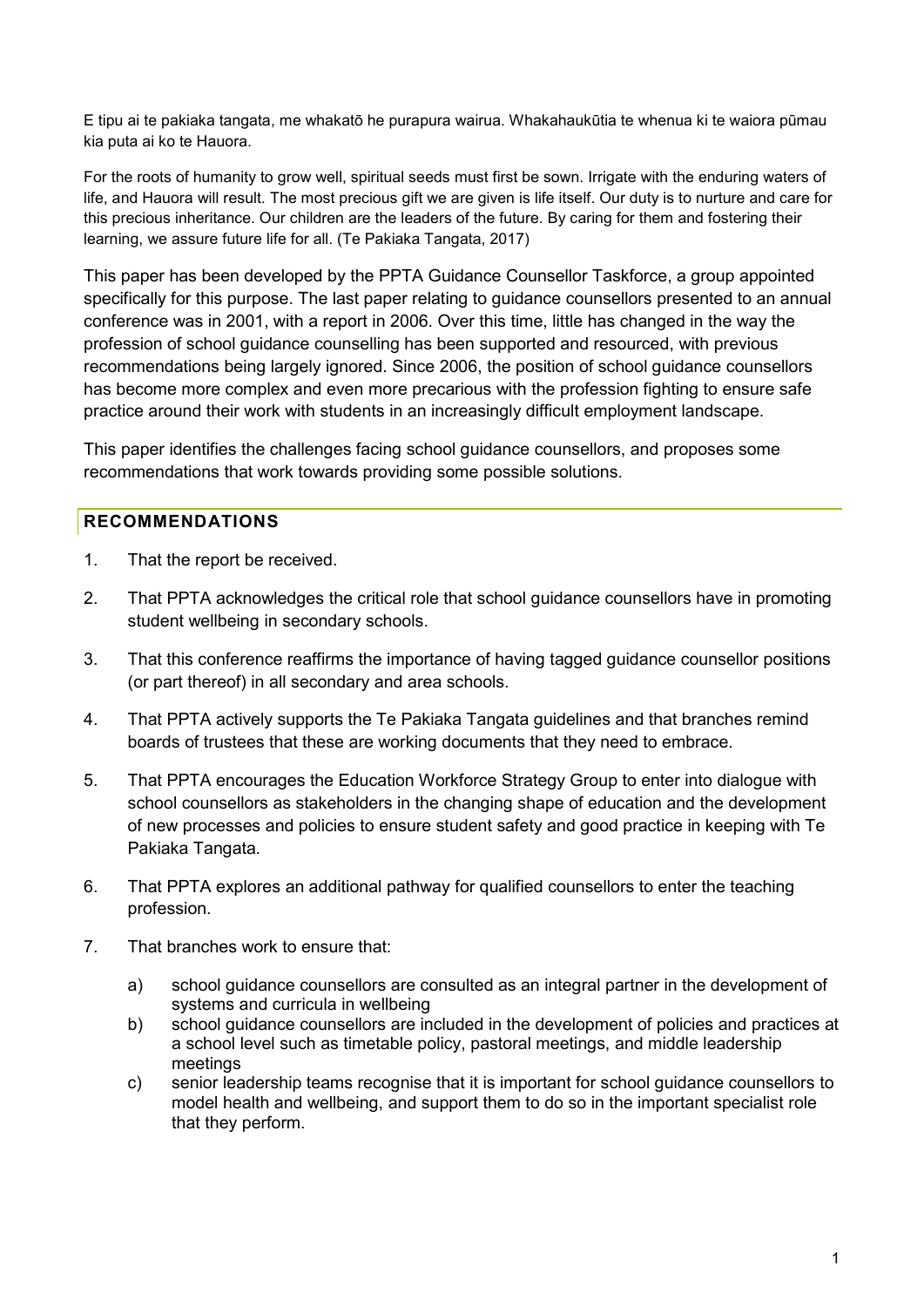# **CONTENTS**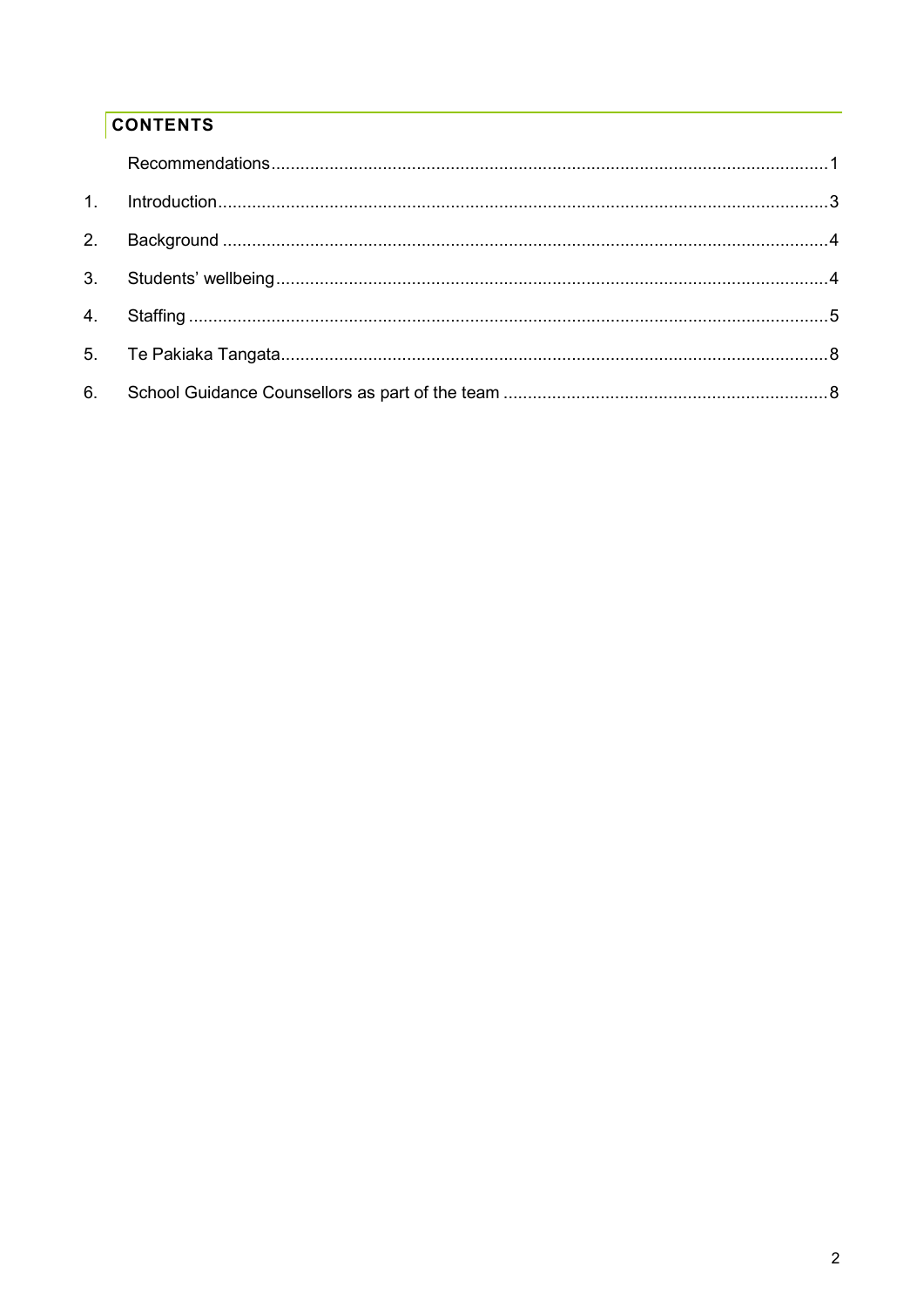#### <span id="page-3-0"></span>**1. INTRODUCTION**

- 1.1. We urgently need to support the role and status of school counsellors as specialist teachers, who take the lead in responding to psychological distress and students' emotional safety. Over the last 20 years, it has become harder to attract and retain experienced practitioners due to growing workload and complexity of casework, and an increased number of traumatic incidents including suicides, natural disasters, and – recently – acts of terrorism. This problem is exacerbated in rural areas by limited resources and restricted access to RTLBs, and allied services such as mental health services and other community agencies. $^{\mathrm{1}}$  $^{\mathrm{1}}$  $^{\mathrm{1}}$
- 1.2. School guidance counsellors are "spending more time reacting to critical incidents rather than developing proactive and preventative programmes to meet student needs and continuing to work with students they were already seeing".<sup>[2](#page-3-2)</sup>
- 1.3. Early in 2019, the Office of the Children's Commissioner and Oranga Tamariki Ministry for Children published a report, 'What Makes a Good Life?'.<sup>[3](#page-3-3)</sup> The report asked children and young people their views on wellbeing. Secondary-aged young people specifically identified good mental health as one of the factors that for them makes a good life. Almost 45 percent of young people in secondary schools identified that support for mental and emotional wellbeing needed urgent government effort.
- 1.4. In 2013, ERO had concerns regarding "the capacity of guidance and counselling staff to effectively manage an increasing workload and address the complex nature of some of these problems".[4](#page-3-4)
- 1.5. Students need to be able to access a qualified school counsellor who is an integral part of their community in an easy and timely manner. We support the provision of culturally responsive approaches to supporting students and community in distress. We need to commit to supporting the wellbeing of counsellors as members of the teaching profession.
- 1.6. The government's Education Review Office (ERO) recommends that schools "develop an integrated approach to guidance and counselling, rather than seeing guidance and counselling as a series of actions, with staff working in isolation".<sup>[5](#page-3-5)</sup> There are anecdotal reports of school guidance counsellors leaving the profession, changing to part-time hours, or returning to the classroom. Stress and burnout is becoming a greater reality for some of these professionals. It is time to address the conditions under which our school guidance counsellors operate, before this becomes an even bigger crisis.

<span id="page-3-2"></span><span id="page-3-1"></span><sup>&</sup>lt;sup>1</sup> Andrews, J. (2018) 'Results of NZAC Executive Portfolio Holder survey', Dunedin<br>
<sup>2</sup> Education Review Office (2013) Improving Guidance and Counselling for Students in Secondary Schools, p.20<br>  $\frac{3}{1}$  https://www.occ

<span id="page-3-4"></span><span id="page-3-3"></span>

<span id="page-3-5"></span>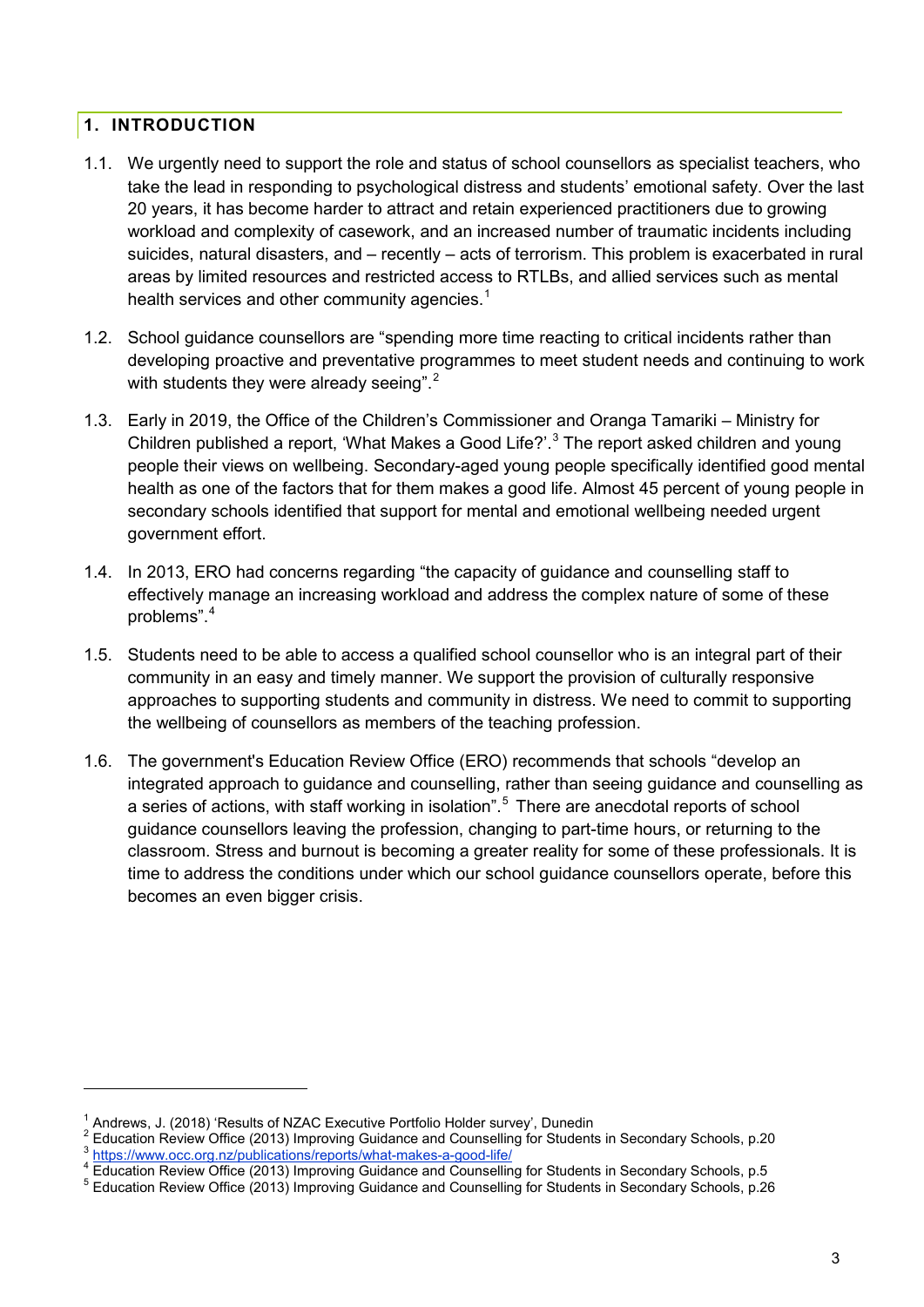#### <span id="page-4-0"></span>**2. BACKGROUND**

- 2.1. Throughout the 1960s and 1970s, the position of guidance counsellor was developed in secondary schools in New Zealand. It was a response to the recognition that vocational guidance counsellors were not able to meet the needs of students in terms of personal, social, and educational guidance.
- 2.2. In 1989, all schools with a roll over 400 were expected to employ a guidance counsellor. There was a formula for guidance counsellor staffing that meant school with rolls under 200 received no additional funding. Schools that had 200-400 students were able to appoint a 0.6 guidance counsellor position. Larger schools generated additional positions at rolls of 1200 and 1800. Guidance counselling was seen clearly as a teaching role, with guidance counsellors being trained and qualified teachers who had been released for part-time study to gain a guidance counselling qualification. All this changed in 1995 when all tagging of positions was removed.
- 2.3. In the more than 20 years since the removal of the tagged positions, it has become harder to attract and retain experienced guidance counsellors. School rolls and counselling caseloads have increased, often without a comparable increase in guidance counsellor full-time teacher equivalent FTTE. The needs of students have become increasingly complex.<sup>[6,](#page-4-2)[7](#page-4-3)</sup> Access to specialist support services outside of school has become more difficult.
- 2.4. Re-tagging of school guidance counsellor positions was called for in a paper received from the Bay of Plenty and Waikato regions at the 2001 PPTA annual conference, and reaffirmed by PPTA in 2006. PPTA also endorsed the position that guidance counsellors should not only be trained and qualified teachers, but should also have undertaken a course of training approved by the New Zealand Association of Counsellors (NZAC) $^8$  $^8$ .
- 2.5. In addition, schools are operating counselling positions in counselling departments without adequate administration support. One option could be to provide administrative support at a similar level to that utilised by careers staff. The absence of support for administration adds to counsellor workload in these schools.

#### <span id="page-4-1"></span>3. **STUDENTS' WELLBEING**

-

3.1. In a recent survey carried out by Jean Andrews (school guidance counsellor and member of the executive of NZAC), 91 percent of school guidance counsellor respondents indicated that they were unable to see all of the students who wished to be seen. <sup>[9](#page-4-5)</sup> In addition, 91 percent indicated that they had a waiting list, and for 14 percent of respondents this waiting list was longer than 10 days. One respondent commented:

> "*Our waiting list was in excess of 100 by the end of Term 1 this year. With some additional casual counselling made available, the waiting list numbers were able to be reduced by the end of term 2, but there were still approximately 60 students waiting with a huge effort made to decrease the waiting list size. It was impossible for the waiting list to*

<span id="page-4-2"></span><sup>&</sup>lt;sup>6</sup> Education Review Office (2013) Improving Guidance and Counselling for Students in Secondary Schools  $\frac{7}{1}$  Hughes, C; Barr, A; and Graham, J. (2018). School counselling conversations: clients and their concerns  $\frac$ 

<span id="page-4-4"></span><span id="page-4-3"></span>

<span id="page-4-5"></span>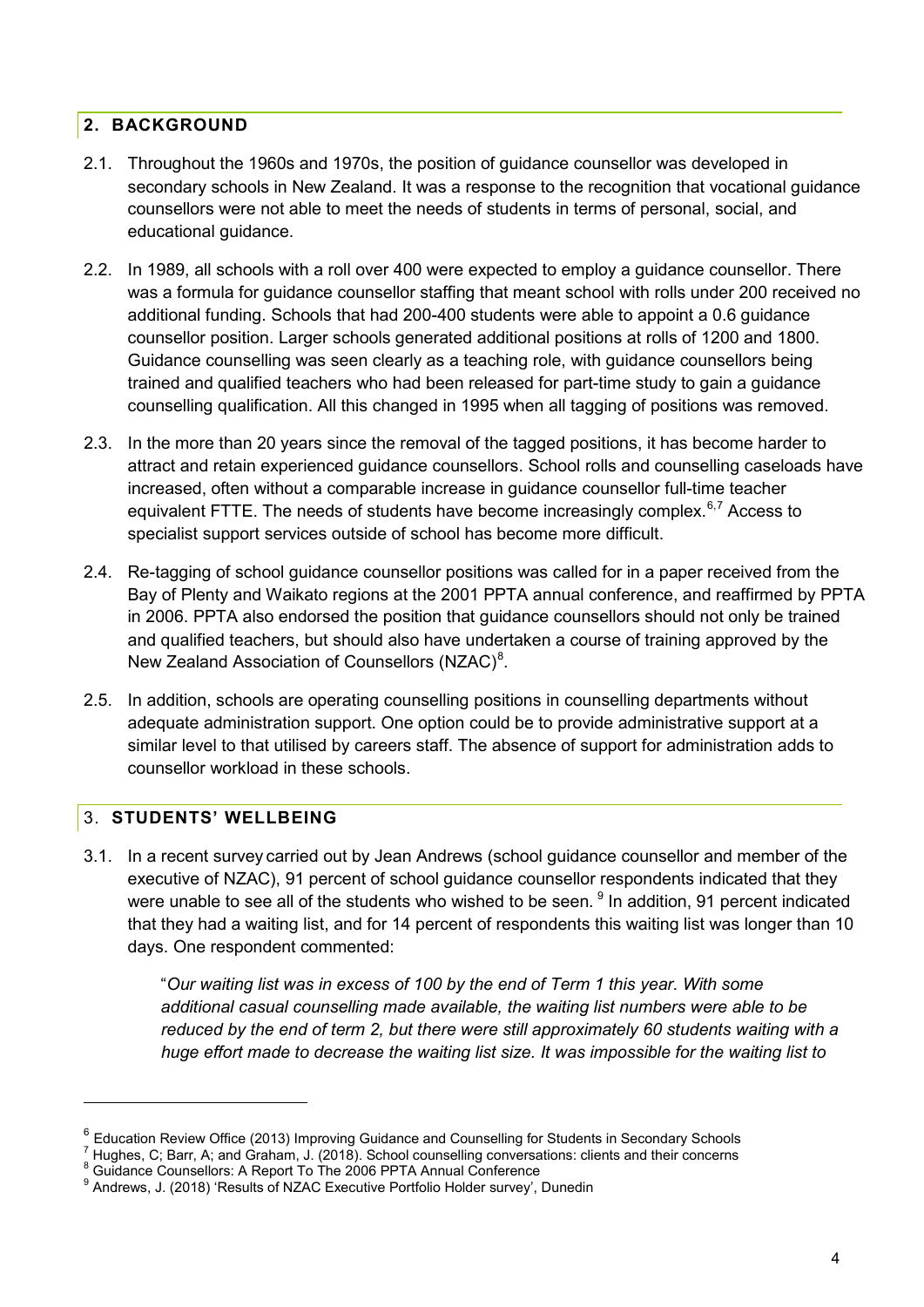*be reduced as there were up to 28 new referrals for counselling appointments coming in each week." (p1)*

3.2. Research highlights concerns that students experience delays in accessing counselling support in relation to mental health issues: "29 percent of students seen had to wait three or more school days for a counselling appointment. The majority of these had to wait six or more days." It also identifies the impact on school counsellors trying to manage excessive workloads that prevent students being seen in a more timely manner.<sup>[10](#page-5-1)</sup>

## <span id="page-5-0"></span>**4. STAFFING**

- 4.1. Last year's PPTA claims for the new Secondary Teacher Collective Agreement included a claim for a Guidance Counsellor Working Group to focus on staffing.<sup>[11](#page-5-2)</sup> The Ministry refused to engage on this claim, arguing that the Education Workforce Strategy Group was already doing the relevant work. However, guidance counsellors are concerned that without representation on this group, the nature and complexity of their work will not be understood. Decisions are already being made without appropriate consultation and communication with school guidance counselors, who know best about the tasks they are employed to address. In the recent Tomorrow's Schools and Mental Health reviews, school guidance counsellor invisibility is of immense concern.
- 4.2. Traditionally, guidance counsellors have been teachers who have moved from the classroom into a guidance role. They have then completed appropriate guidance counsellor training (allowing for membership of NZAC) to become qualified as a guidance counsellor. Guidance counsellors who are also qualified teachers are employed under the STCA, and have access to the trained teacher scale. The Guidance Counsellor Training Study Award is a TeachNZ award to support teachers wishing to gain a guidance qualification. $^{\mathsf{12}}$  $^{\mathsf{12}}$  $^{\mathsf{12}}$  It requires someone to be in a counselling role for a minimum 0.6 FTTE, and provides support to allow them to study either full-time for a year or part-time for three years to become qualified. There are four FTTE awards per year. This award is only available to those already working (unqualified) in a guidance counsellor role. The availability of the number of awards is of concern. In today's climate of managing complex and high-risk caseloads, having appropriate counsellor training is critical for those employed.
- 4.3. The second way people have traditionally entered the profession is where schools have appointed trained counselors – usually holding a Masters-level counselling qualification – to fill vacancies where often there is no teacher-qualified counsellor available. In order to be employed under the conditions of the collective, they are required to hold a Limited Authority to Teach (LAT), as guidance counselling is seen as a teaching role. It is not possible to hold a LAT and be permanently appointed. It also means that these guidance counsellors are paid on the untrained teacher scale. They can apply for the Secondary Teacher Study Award through TeachNZ to have a year's paid leave to complete teacher training, but they compete alongside all other teachers applying for this award.<sup>[13](#page-5-4)</sup> Many struggle to be accepted into a teacher education programme as

<span id="page-5-1"></span><sup>&</sup>lt;sup>10</sup> Hughes, C; Barr, A; and Graham, J. (2018). School counselling conversations: clients and their concerns, p.28<br><sup>11</sup> https://www.ppta.org.nz/dmsdocument/7<u>31</u>

<span id="page-5-3"></span><span id="page-5-2"></span><sup>12</sup> [https://www.teachnz.govt.nz/professional](https://www.teachnz.govt.nz/professional-development/study-awards-sabbaticals-and-study-support-grants/secondary-study-awards-sabbaticals-and-grants/guidance-counsellor-training/)-development/study-awards-sabbaticals-and-study-support-grants/secondary-<br>https://www.teachnz.govt.nz/professional-development/study-awards-sabbaticals-and-study-support-grants/se

<span id="page-5-4"></span>[https://www.teachnz.govt.nz/professional](https://www.teachnz.govt.nz/professional-development/study-awards-sabbaticals-and-study-support-grants/secondary-study-awards-sabbaticals-and-grants/secondary-teachers-study-award/)-development/study-awards-sabbaticals-and-study-support-grants/secondarystudy-awards-sabbaticals-and-[grants/secondary](https://www.teachnz.govt.nz/professional-development/study-awards-sabbaticals-and-study-support-grants/secondary-study-awards-sabbaticals-and-grants/secondary-teachers-study-award/)-teachers-study-award/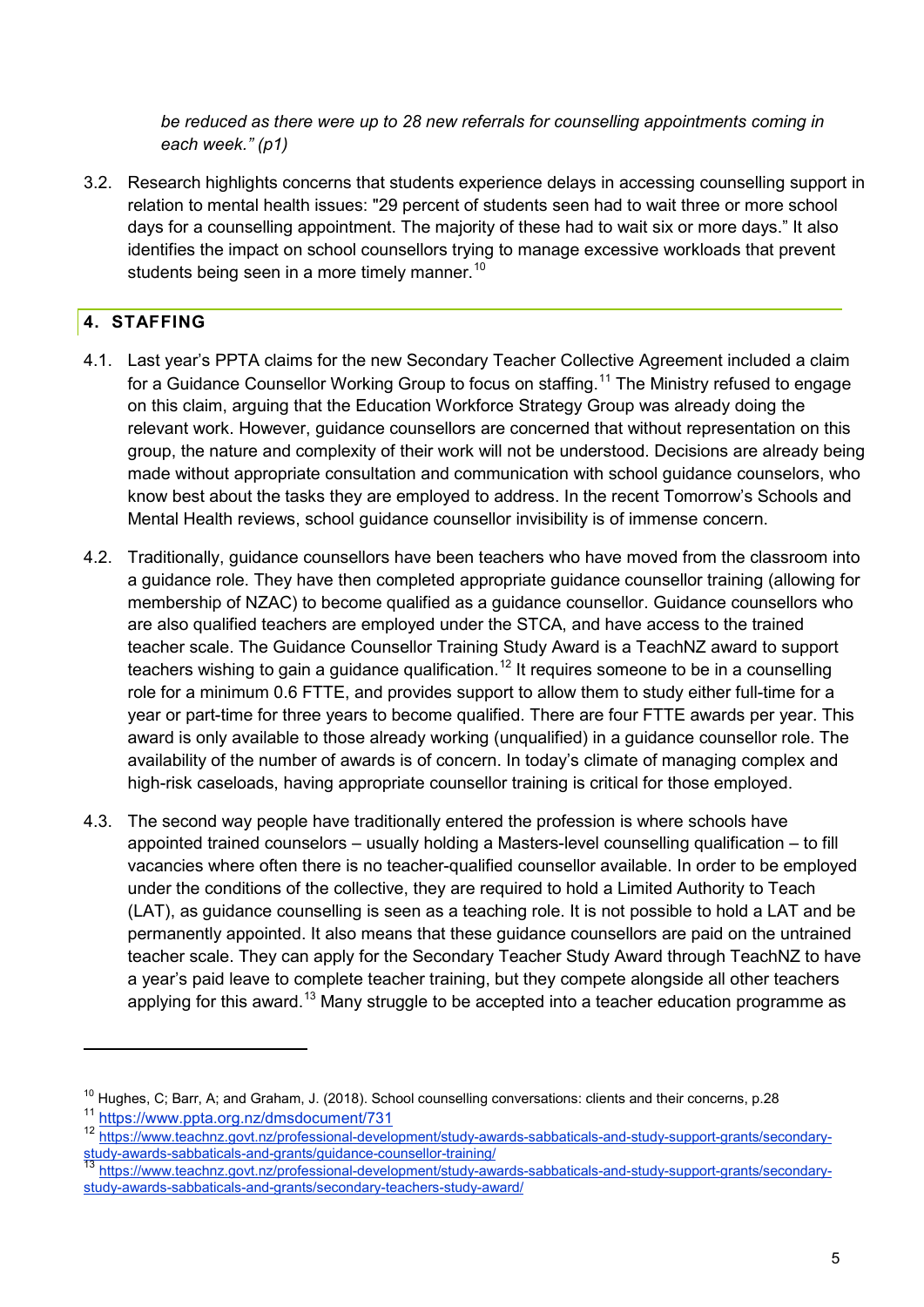they may not hold a relevant subject degree for a senior teaching subject (which potentially they may never actually teach). However, this is currently the only way for them to access the trained teacher scale. It is critical in today's school counselling environment that any new appointees to school counselling positions already have specialised counselling skills at an appropriate counselling training level, recognised by NZAC. The qualification recognition for access to the trained teacher pay scale was fine when most people entering the profession came from a teaching background. However, it is less fit for purpose when school guidance counsellors do not come from a teaching background, yet are still doing exactly the same work.

- 4.4. This was recently discussed by the Guidance Counsellor Taskforce, and there is no easy answer. It may be that a micro-credential that does not yet exist is a better way to ensure that school guidance counsellors understand the complexity and conflicting needs in a school setting. This includes – but is not limited to – understanding of the teacher experience of the classroom, NCEA and the impacts that can have on student wellbeing, and understanding the dynamics that exist between teacher and student. It will require some research and exploration to investigate whether there is a possible alternative for experienced school guidance counsellors who do not hold a teaching qualification.
- 4.5. Increasingly, PPTA is seeing guidance counsellors employed under the pay scales and terms similar to that of the NZEI Support Staff agreement.<sup>[14](#page-6-0)</sup> This agreement specifically excludes guidance counsellors, so in effect they are being employed without union coverage and unable access to the conditions under the Secondary Teachers' Collective Agreement (like study awards and sabbaticals). Some of these staff are also being employed during term time only, and with pay rates lower than the untrained teacher scale.
- 4.6. The workload of school guidance counsellors has increased since the removal of the tagged staffing in 1995 by the Ministerial Reference Group on staffing. An unpublished survey by Canterbury counsellors conducted in 2018 found that the potential caseload of school guidance counsellors in the region varied dramatically. The potential caseload is calculated by dividing the school roll by the number of guidance counsellors in the school. In Canterbury, this potential caseload varied from 315 to 1257. Even under the old tagged counselling provision, a school with 1200-1399 students generated 2 FTTE. In the joint advice from PPTA and NZAC, the old formula could be used as an 'absolute minimum'.<sup>[15](#page-6-1)</sup> However, since the publication of this advice, NZAC has made a recommendation that counsellors are employed in schools at a ratio of one counsellor to 400 students.<sup>[16](#page-6-2)</sup> A ratio of 1:400 takes into consideration the increased complexity of the issues being dealt with by school guidance counsellors.
- 4.7. Currently, school guidance counsellors can only manage their workload by prioritising the students who want to see them. They often give up early intervention work because they have no time, with the potential for issues to worsen over time placing students at further risk and resulting in many counsellors forfeiting STCA non-contact provisions because of students' needs. This elevates workload as non-contact time is needed for caseload requirements such as preparation

<span id="page-6-2"></span><span id="page-6-1"></span>

<span id="page-6-0"></span><sup>&</sup>lt;sup>14</sup> <https://www.nzei.org.nz/AgreementDoc/SUPP.pdf><br><sup>15</sup> <https://www.ppta.org.nz/dmsdocument/91><br><sup>16</sup>[http://www.nzac.org.nz/viewobj.cfm/schoolguidance\\_finalwebsiteversion.pdf?file\\_name=schoolguidance\\_finalwebsitever](http://www.nzac.org.nz/viewobj.cfm/schoolguidance_finalwebsiteversion.pdf?file_name=schoolguidance_finalwebsiteversion.pdf&objID=2595) [sion.pdf&objID=2595](http://www.nzac.org.nz/viewobj.cfm/schoolguidance_finalwebsiteversion.pdf?file_name=schoolguidance_finalwebsiteversion.pdf&objID=2595)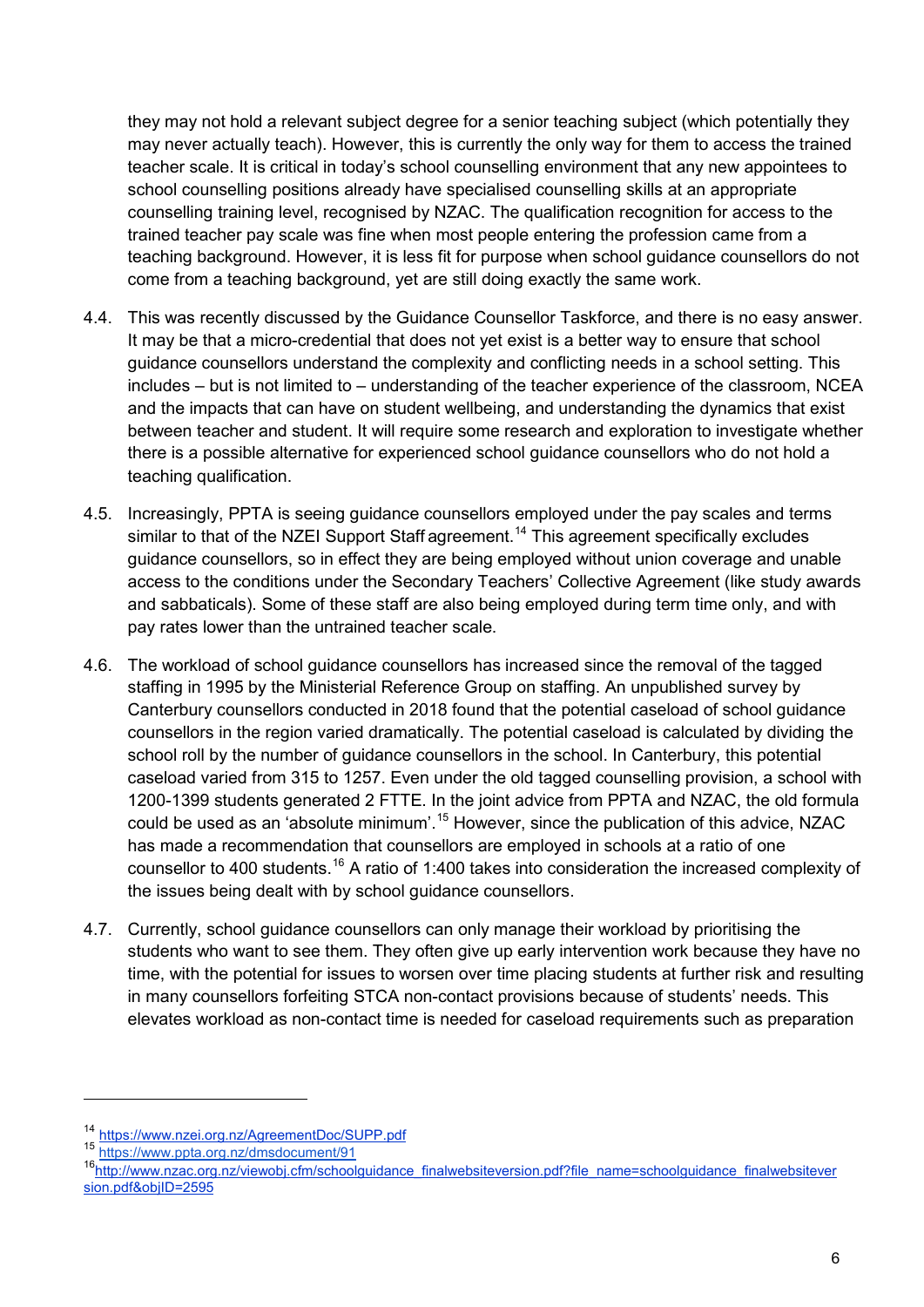of case-notes and referrals, and electronic and phone contact with students, families, and agencies.

4.8. Guidance counsellors reported in the Jean Andrews survey that they struggle to take non-contact time.<sup>[17](#page-7-0)</sup> School counsellors who lose non-contact time should be able to access compensatory mechanisms just as subject teachers do. However, they find it difficult to be recognised for their additional hours of work. The survey results show that:

"*there is an increasing demand for counselling from guidance counsellors… many guidance counsellors are struggling to manage this increase on existing resources. This has led to a deterioration in their work fulfilment and ability to do good counselling practice*…[with a] *risk management focus…This is unsafe for the counsellor as the numbers of severe students are now in excess of what they have to see even if they worked in mental health".*

*…*

"[I] t*ry to see all students that require support. This means I have no non-contact periods and seldom stop for lunch. It is not ideal; at times I feel stressed and overloaded.*

*…*

-

*These students get left and are not seen at all or as most often happens, if they are seen, it will be because they present in crisis and have been referred by others because of concerns for their safety. When operating in crisis mode, only those in crisis - with safety concerns - are seen first. This year, our waiting list has been too long to even be able to triage students who have been identified as needing risk assessments or have stated 'urgent' on their appointment request slip. It has been an impossibility to know who else is in fact at risk. I understand that there are students on our waiting list who have made suicide attempts while waiting to be seen, although these have been anecdotal. There have been reports to the principal of three suicide attempts, however, this is just those who have been reported by parents. We do not get to hear of all the attempts as when students present to the emergency department outside of school hours, they are referred directly to Child & Adolescent Mental Health Centre. We do not hear about these students. We are expected to hold students who are unable to access counselling support with CAMHS as they also have a 15-20 week waiting list."* 

- 4.9. Jean Andrews found that 91 percent of school counsellors surveyed were not able to see all the students they needed to, and demand exceeded availability. 91 percent advised that year-on-year workload is increasing. 96 percent said that the issues students were presenting with were more complex.[18](#page-7-1)
- 4.10. Managing the tension produced by high counselling demand and the need to see students to assess, monitor, and manage risk has an impact not just on the mental wellbeing of the student, but also on the counsellor. This may reinforce the isolation of the counsellor as they use all

<span id="page-7-0"></span><sup>&</sup>lt;sup>17</sup> Andrews, J. (2018) 'Results of NZAC Executive Portfolio Holder survey', Dunedin, p.2-3

<span id="page-7-1"></span><sup>18</sup> Andrews, J. (2018) 'Results of NZAC Executive Portfolio Holder survey', Dunedin, p.2-3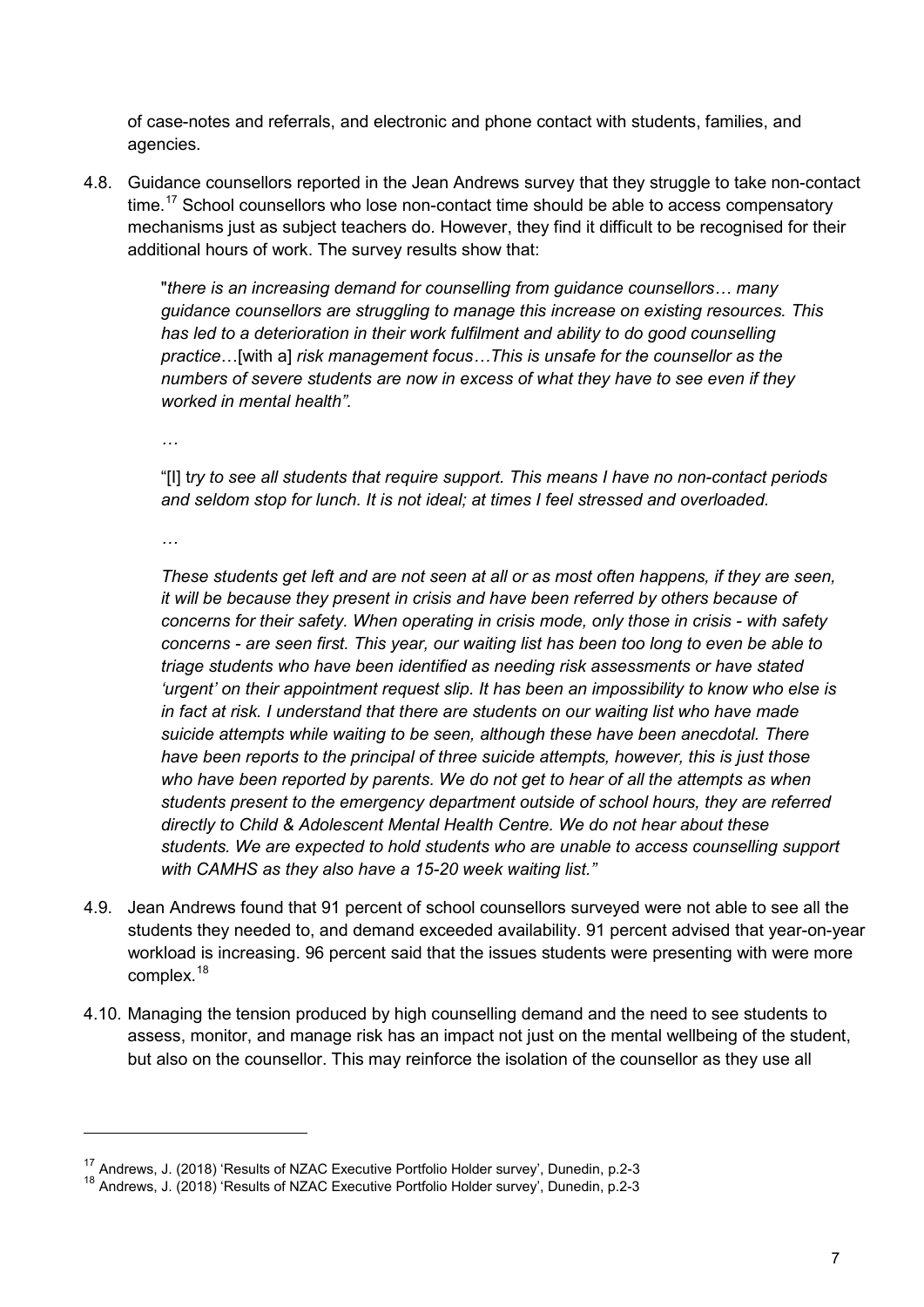available time to try to manage the tasks they feel responsible for.<sup>[19](#page-8-2),[20](#page-8-3)</sup> Not managing these demands well may lead to dangerous outcomes for both the students and the school guidance counsellors. These employee working conditions are not sustainable on an ongoing basis for many school guidance counsellors.

- 4.11. When the guidance counsellor is unavailable, DPs, APs, deans and form/whānau teachers end up becoming pseudo-counsellors for some students. This becomes a workload issue for them and may mean they find themselves managing complex student issues outside their expertise. Without the training or supervision available to guidance counsellors, and potentially unaware of key practice issues, they may even face accusations of operating outside of the Code of Professional Responsibility.
- 4.12. Counselling demands are varied and do not just include face-to-face contact with students. School guidance counsellors need to be recognised for the additional tasks they complete in relation to their role.

#### <span id="page-8-0"></span>**5. TE PAKIAKA TANGATA**

-

- 5.1. Published in November 2017, Te Pakiaka Tangata<sup>[21](#page-8-4)</sup> is a set of quidelines designed to assist secondary schools and wharekura in the area of student wellbeing. It covers pastoral care, guidance, and counselling. The guidelines came out of collaboration between the Ministry of Education and a working party that included representation from PPTA and NZAC, as well as STA, SPANZ, and SPC.
- 5.2. The guidelines prioritise student wellbeing and are far more than a guide about guidance counselling. However, the timing of the publication means that it slipped under the radar for many schools. This paper asks that PPTA actively supports the Te Pakiaka Tangata guidelines, and that branches urge their boards to implement them.

### <span id="page-8-1"></span>**6. SCHOOL GUIDANCE COUNSELLORS AS PART OF THE TEAM**

- 6.1. Within some schools the guidance counsellor is seen as an integral member of the school leadership team. They are included in decision making processes. Their presence in the school is reflected in the policies and practices of the school. In their evaluation work on this issue, the Education Review Office recommends that schools "develop an integrated approach to guidance and counselling, rather than seeing guidance and counselling as a series of actions, with staff working in isolation".<sup>[22](#page-8-5)</sup>
- 6.2. This is not always the case. In some schools, the guidance counsellor is marginalised, seen as sitting outside of the core business of the school. In the worst cases, guidance counsellors are largely ignored, until suddenly they are expected to provide – without consultation – wellbeing

<span id="page-8-3"></span><span id="page-8-2"></span><sup>&</sup>lt;sup>19</sup> Hughes, C; Barr, A; and Graham, J. (2018). School counselling conversations: clients and their concerns  $^{20}$  Education Review Office (2013) Improving Guidance and Counselling for Students in Secondary Schools

<span id="page-8-4"></span><sup>&</sup>lt;sup>21</sup> [http://www.education.govt.nz/assets/Documents/School/Supporting](http://www.education.govt.nz/assets/Documents/School/Supporting-students/Pastoral-Care-Guidelines-Te-Pakiaka-TangataNov2017.pdf)-students/Pastoral-Care-Guidelines-Te-Pakiaka-<br>TangataNov2017.pdf<br><sup>22</sup> Education Paxiou: Office (2013) Increases and the contract of the contract of the c

<span id="page-8-5"></span>Education Review Office (2013) Improving Guidance and Counselling for Students in Secondary Schools, p26